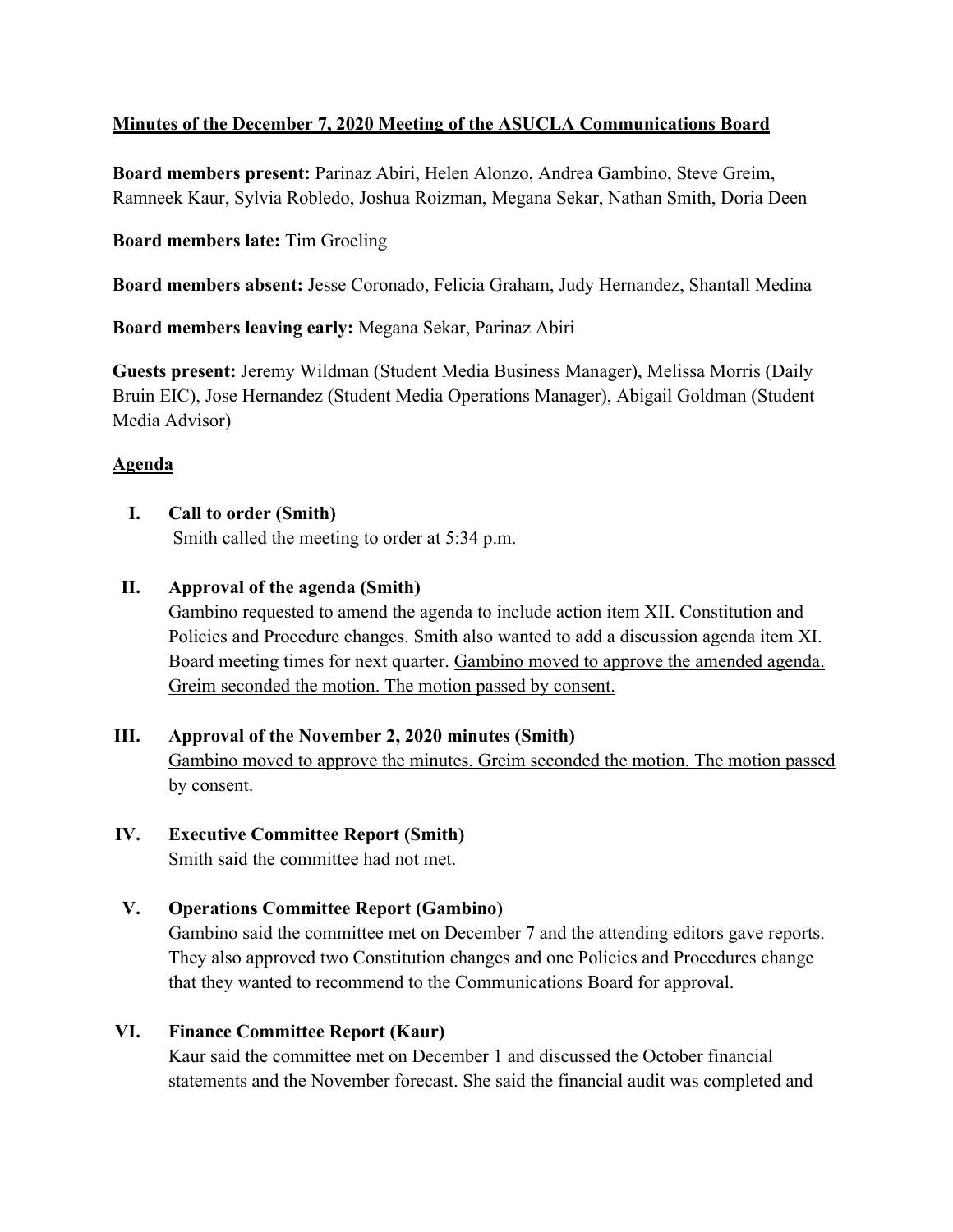there was some concern about winter print because advertising didn't seem too promising.

## **VII. Media Director's Report (Deen)**

Deen reported on the following:

#### *Student Media Students – Academic Credit*

Deen said she had a follow up meeting with the Writing Center and they want to offer Student Media students the opportunity to receive academic units for working within Student Media. They are checking with potential professors, but they wanted to start as early as Spring 2021.

*Newsmagazine Posts per Week* Deen shared the newsmagazine online posts for weeks 5-8.

#### *October 2020 financial statements*

Deen discussed the cash, revenue, expenses, net revenue, and the summary of the Daily Bruin, Web, and Outdoor sales.

#### *November 2020 Forecast*

Deen said the November forecast would be under budget in all three top categories of Daily Bruin print, Web and Outdoor by 55%, 8%, and 40% respectively.

## **VIII. Public Comment (Smith)**

There was no public comment.

## **New Business/Discussion Items**

## **IX. October 2020 Financial Statements (Deen)**

Deen said that total income was \$114,480 and budgeted income was \$149,198 leaving us <\$34,718> (23%) less than budget. This was mostly due to timing. BruinLife was expected to publish the yearbook in October but it will be published in December. Both Daily Bruin and Web were up 77% and 113% respectively. Outdoor was down 83% to budget. Total expense was \$114,146 and budgeted expense was \$132,640 leaving us \$18,494 (14%) better than budget. This was also timing. The printing of the yearbook was budgeted in October but will be published in December. Net revenue was \$334 and budgeted net revenue was \$16,558 leaving us <\$16,224> less than budget. Year to date net revenue was a loss of <\$57,681> and budgeted net revenue was a loss of <\$72,824> leaving us \$15,143 (481% better than budget). Cash reserves stood at \$556,000 leaving us \$334,000 above policy.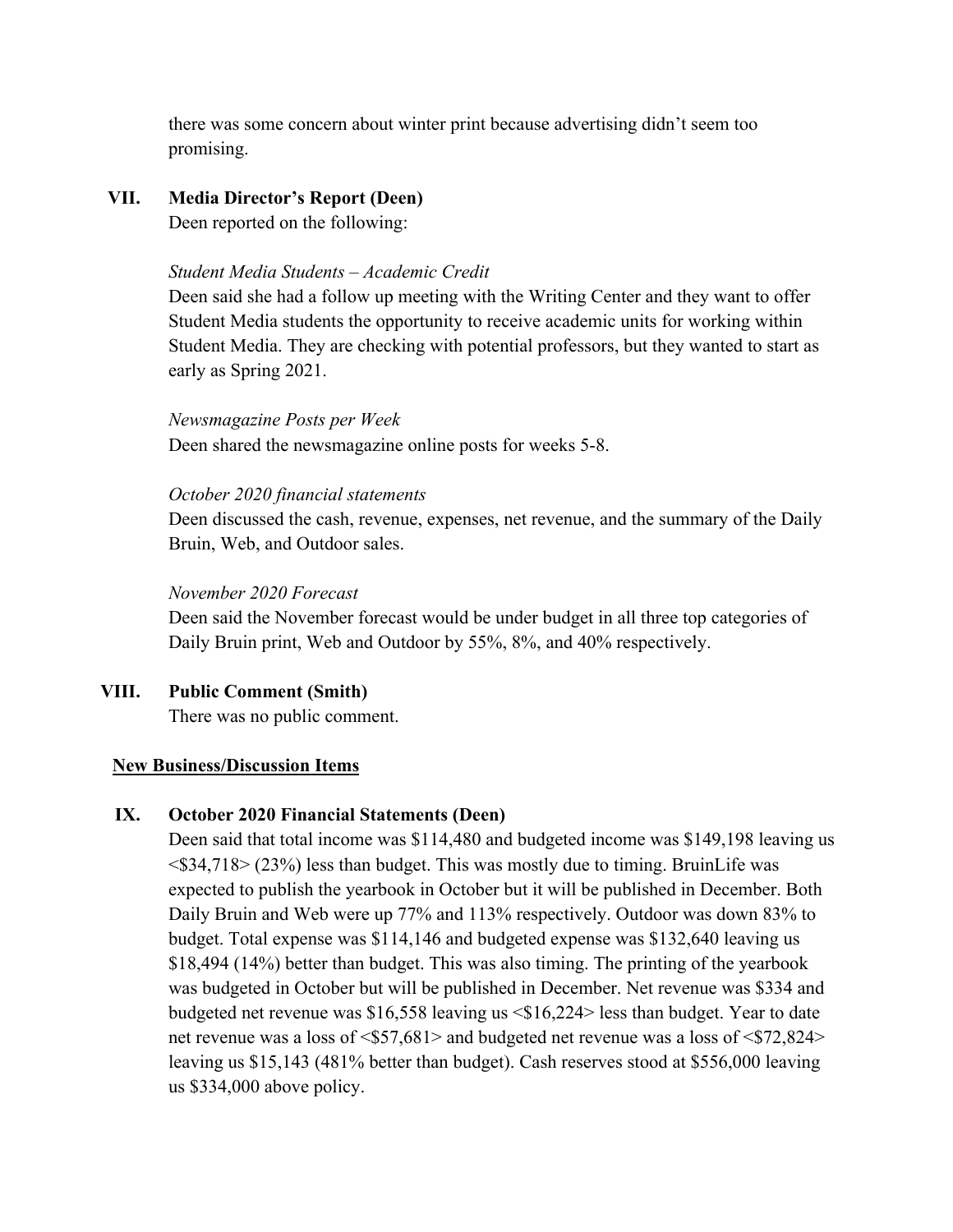## **X. Department photo and video guidelines (Deen)**

Deen said that the permits to take photos on campus for the 2020-21 year were approved by both the UCLA Events Office and the EOC office. She shared the guidelines as presented to these offices for approval. The language mostly came from the UCLA Events Office, and there were minor additions to specifically cater to our operations.

#### **XI. Board meeting times next quarter (Smith)**

The board decided to keep the same meeting time for next quarter.

#### **New Business/Action Items**

#### **XII. Constitution and Policy & Procedure changes (Gambino)**

Gambino informed the board that the following changes were proposed and approved by the Operations Committee, and they recommend approval to the Communications of the following Constitution and Policy & Procedures.

A. Constitution change: *Article III, Section C, # 3 Original language: Student members shall be appointed to serve for two years from date of appointment, and may be reappointed.*

*Revised language: Student members appointed by USAC or GSA can elect to serve*  for a one or two-year term from the date of appointment. The length of term that the *student can serve should not be a consideration in their selection.*

Gambino moved to adopt the new language for Constitution Article III, Section  $C, \#3$ . Groeling seconded the motion. The motion passed by a member vote of 11-0 with no abstentions.

## B. Constitution change:

*Article III, Section C, # 9*

*Original language: The professional members shall be nominated by the Operations Committee and appointed by a majority vote of the Board, with quorum, for one year, and may be re-appointed.*

*Revised language: Original language: The professional members shall be nominated by the Operations Committee and appointed by a majority vote of the Board, with quorum, for one year, and may be re-appointed. Candidates will provide a brief summary of their experience and goals to Operations Committee members before their nomination is be voted upon.*